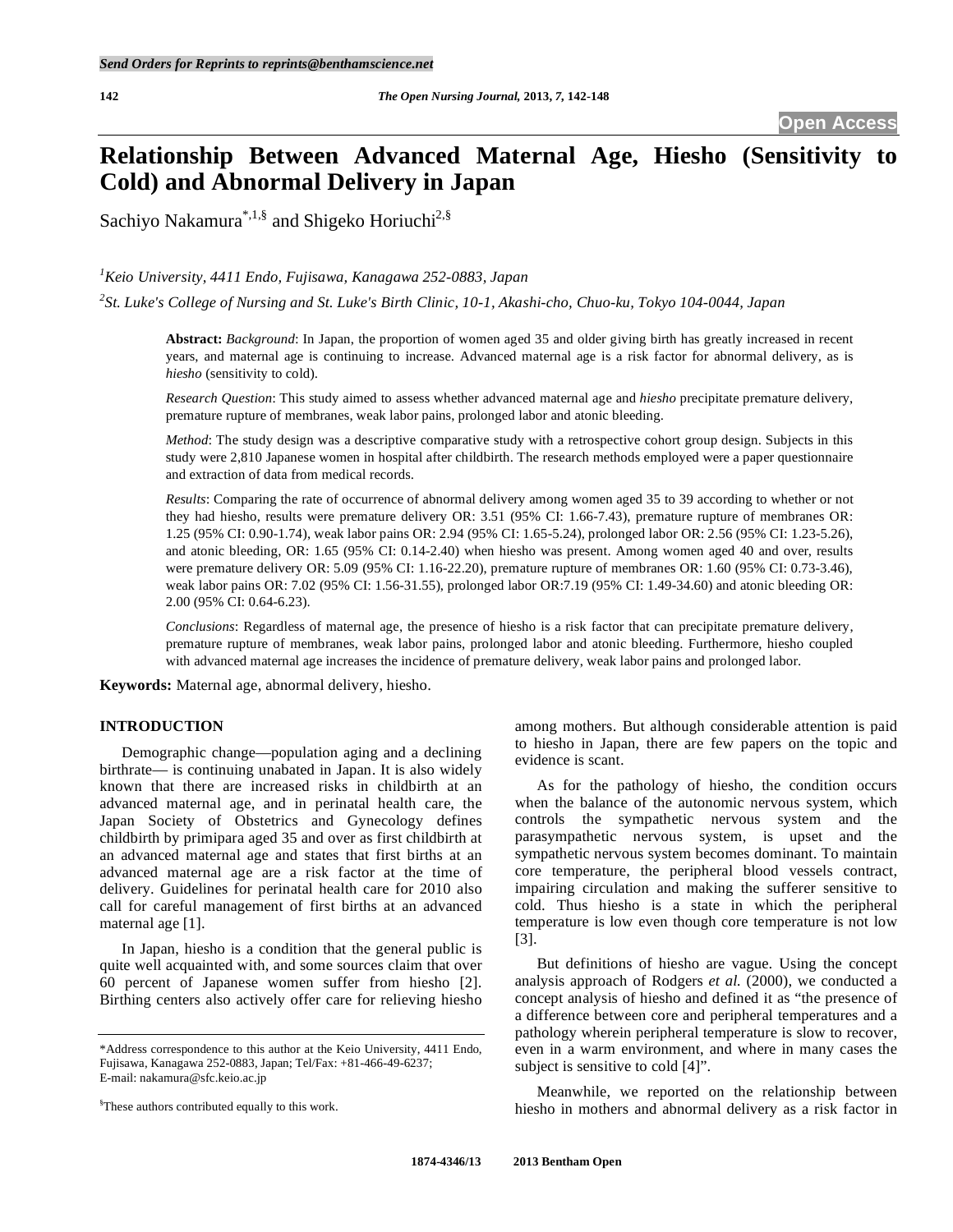abnormal delivery [5, 6]. Our findings for the 2,810 women studied were that premature delivery was 4 times more likely among mothers with hiesho than those with no hiesho, and that premature rupture of membranes was 1.7 times more likely among the former, indicating that hiesho is a risk factor for abnormal delivery. In other words, hiesho appears to be a risk factor for abnormal delivery.

 As far as the relationship between older maternal age and abnormal delivery is concerned, Cnattingius *et al.* [7] report that compared to mothers under age 35, the rate of premature birth before the 32nd week is 1.7 times higher among mothers aged 35-39 and 2.2 times higher among mothers aged 40 and over, indicating an increase in premature births among older mothers. Hirano [8] holds that older mothers have higher rates of weak labor pains and prolonged labor. In other words, older maternal age is a risk factor for abnormal delivery.

 Accordingly, older maternal age, which is an increasingly prevalent issue, and hiesho are risk factors for abnormal delivery, but there does not appear to be any research on the relationship among older maternal age, hiesho and abnormal delivery. As we have thus seen, advanced maternal age at childbirth and hiesho are issues, but is there a relationship between advanced maternal age, hiesho and abnormal delivery? The aim of this research is to analyze the impact of advanced maternal age on hiesho, premature delivery, premature rupture of membranes, weak labor pains, prolonged labor and atonic bleeding.

#### **METHOD**

#### **Design**

 The study design was a descriptive comparative study with a retrospective cohort group design.

#### **Subjects of Study**

 Subjects in this study were 2,810 women in hospital after childbirth.

 When delivery is uneventful, new mothers are usually kept in hospital for approximately 5 days; data for this study was collected during this time.

 Criteria for the study were that subjects be Japanese women (holders of Japanese nationality) residing in Japan for 1 or more years prior to the birth; women who had experienced a stillbirth or neonatal death were excluded.

#### **Study Setting**

 The study was conducted over the 12-month period from October 19, 2009 to October 8, 2010. Taking into account the impact of the seasons on hiesho, the study period was set at 1 year.

 The study was conducted at 6 cooperating hospitals with obstetrics and pediatric departments in Tokyo, Japan. The definitions for various abnormalities at delivery are those adopted by the Japan Society of Obstetrics and Gynecology.

 The standards used as the basis for diagnosing an abnormality at delivery were the same as the operational definition of terms at all 6 institutions surveyed. Methods for measuring blood loss at delivery, etc. were also generally uniform.

# **Actual Study**

 The aim of the study was explained to women in hospital after childbirth, and those who agreed to cooperate with the study were asked to fill out a self-administered questionnaire. Completed questionnaires were retrieved by methods chosen in accordance with hospital policy or respondents' circumstances, such as by placing them in a retrieval box, etc.

 The questionnaires were delivered to the researchers, who extracted information about the delivery of the cooperating respondents from their medical records (delivery logs or midwife logs). Respondents who changed their minds about cooperating were asked to return a form for withdrawing cooperation with the study distributed to them beforehand to a specified address, by postal mail or fax.

#### **Instrument**

 The research collected data from self-administered questionnaires and medical records. The questionnaire created by the researchers covered 31 items, including presence or absence of hiesho, age, history of previous births, presence or absence of complications and so forth. The main information collected from medical records was about the entire birthing process and about newborns. Data about the birthing process included information about the length of the pregnancy, to ascertain whether the birth was premature; strength of labor pains and whether an ecbolic was used; length of labor, to check for weak labor pains or prolonged labor; timing of rupture of the membranes, to determine whether this occurred early; blood loss at delivery, to determine whether there was atonic bleeding; and other items related to diagnosing such conditions or items relating to abnormal delivery. Information about newborns covered number of babies born, birth weight and Apgar score. The questionnaire was carefully checked to ensure appropriateness in terms of both content and surface.

 The survey was a paper questionnaire which subjects were free to fill in as they wished, and submittal of answers to the questionnaire was deemed to imply consent on the part of the subjects.

# **Operational Definition of Terms**

 The operational definition of terms in this research was as follows:

 Premature delivery: delivery after the 22nd week and before the 37th week of pregnancy [9].

 Premature rupture of membranes: rupture of the membranes before the onset of labor [9].

 Weak labor pains: when medical personnel at the institution where the subject gave birth judge that labor is not progressing, due to insufficient uterine contractions [9].

 Prolonged labor: when birth has not occurred after 30 hours (in the case of a primipara) or 15 hours (in the case of a multipara) from the onset of labor (i.e. when contractions are occurring at less than 10 min. intervals, as determined by medical personnel) [9].

 Atonic bleeding: bleeding involving blood loss of over 500ml up to 2 hours after delivery, from blood vessels open in the placenta detached area which fail to constrict within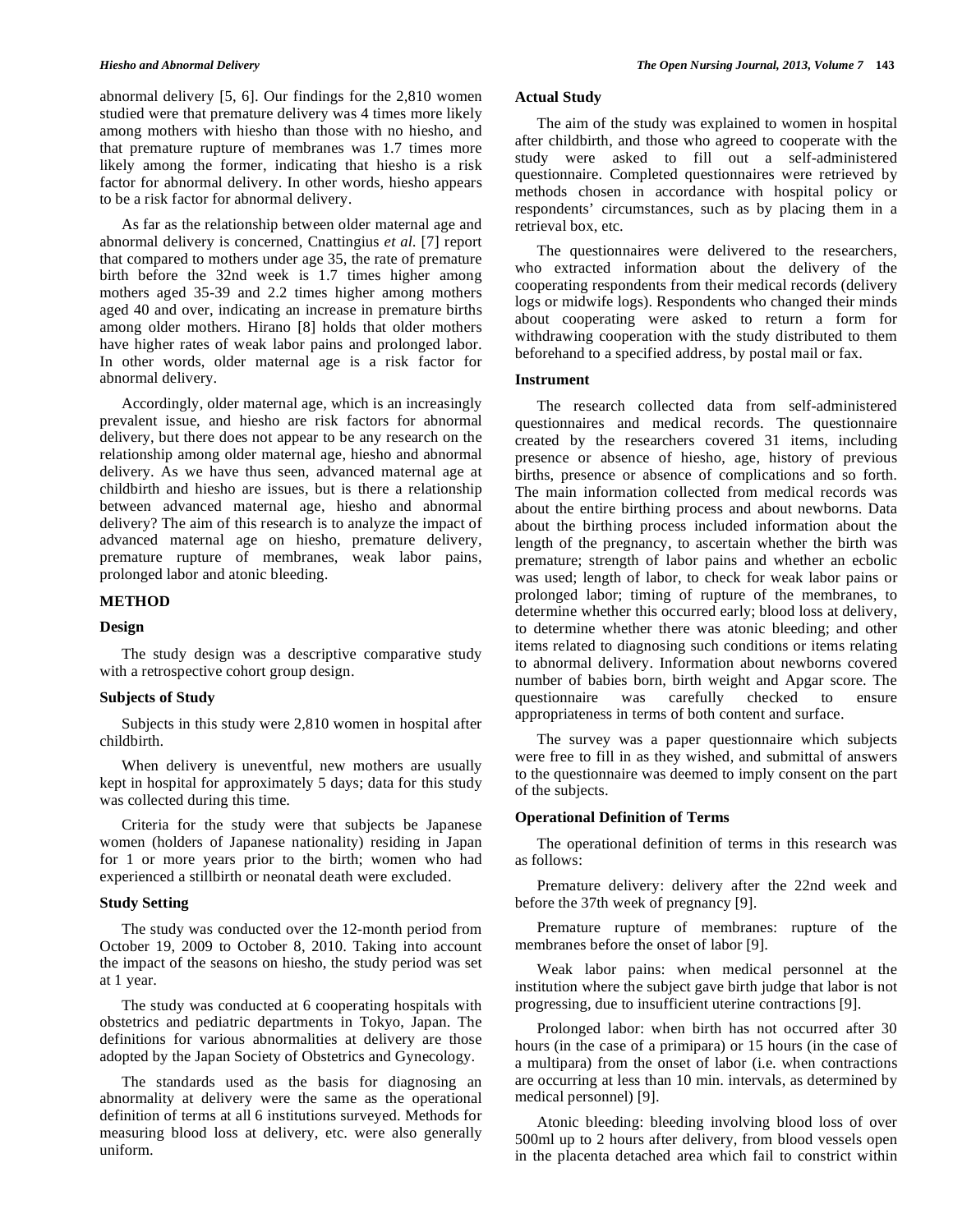the uterine muscle layer due to insufficient contraction of the uterine muscle after fetus and placenta have been expelled [10].

 Hiesho: based on prior research, hiesho is defined as a condition where the subject is aware of being sensitive to cold, because awareness of sensitivity to cold reflects the objective index of temperature difference [2], based on the fact that the differences in forehead deep body temperature and sole deep body temperature are 5.2° C among subjects aware of being sensitive to cold and 2.4 °C among subjects not aware of being sensitive to cold, with a significant difference being observed between the two groups. Specifically, this refers to subjects who replied in the questionnaire that they were sensitive to cold or had cold hands and feet in the latter half of pregnancy. To take into account the fact that this research includes premature deliveries and thus that the length of the latter half of pregnancy differs, the number of weeks in the latter half of respondents' pregnancies is not defined.

# **Data Analyses**

 The statistics software SPSS Statistics 19.0 was used to carry out statistical analysis and to analyze the incidence rate of abnormalities at delivery among women under the age of 35, women aged 35 to 39, and women aged 40 and over with and without hiesho. The reason why the groups were divided thus is that the International Federation of Gynecology and Obstetrics (FIGO) defines older mothers as primipara aged 35 and over and multipara aged 40 and over, and because in this study there is a strong likelihood of abnormal delivery among mothers aged 35 and over and particularly among those aged 40 and over [11]. The older mothers were further divided into two groups and data were compared and analyzed for three groups: those under 35, those aged 35-39, and those aged 40 and over.

 The analysis method was multiple logistic regression analysis. In the analysis, dependent variables were analyzed for each type of abnormal delivery and independent variables were analyzed as confounding factors and hiesho. The forced entry method was used for the analysis. Appropriateness of the model was also evaluated.

 The hypothesis is that "compared to mothers under age 35, the rate of abnormal delivery due to hiesho is higher among mothers aged 35 and over".

#### **Ethical Considerations**

 Ethical considerations were fully taken into account in conducting this study. The study was approved by the Ethics Committee of St. Luke's College of Nursing (No. 09-057, September 24, 2009).

#### **RESULTS**

 Subjects recruited for this research totalled 4,448 women, of whom 2,821 responded. This pool of 2,821 respondents included 3 non-Japanese and 8 individuals who refused permission to access their medical records: those11 women were excluded, and analysis was conducted among a total of 2,810 women. The retrieval rate was 60.8% and the valid response rate was 99.6%.

#### **Background of Subjects (Table 1)**

The subjects of the study were 2,810 women.

 The ages of the subjects ranged from 16 to 45 and averaged 32.7 years (SD 4.6). By age group, 1,783 (63.5%) were under the age of 35, 870 (31.0%) were aged 35 to 39, and 157 (5.6%) were aged 40 and over.

 Regarding presence or absence of hiesho in the latter half of pregnancy, overall, 1,168 (41.6%) out of the 2,810 women reported hiesho, while 1,642 (58.4%) said they did not feel hiesho. For hiesho by age group, 762 women under the age of 35 (42.7%), 346 women aged 35 to 39 (39.8%), and 59 women aged 40 and over (38.2%) reported hiesho; thus, the ratio of occurrence of hiesho was around 40% among all age groups. Regarding complications during pregnancy, 595 women under the age of 35 (33.4%), 413 women aged 35 to 39 (47.5%), and 90 women aged 40 and over (57.3%) developed complications; thus the higher the age of the women, the higher the ratio of occurrence of complications.

 The main trouble was uterine fibroids, which occurred in 120 women under the age of 35 (6.7%), 121 women aged 35 to 39 (13.9%), and 27 women aged 40 and over (17.2%).

# **Comparison of Incidence Rate for Abnormal Deliveries in the Presence or Absence of Hiesho**

# *Premature Delivery (Table 3)*

 With premature delivery as the dependent variable (response variable) and hiesho and its eleven covariates (Table **2**) as the independent variable (explanatory variable), logistic regression analysis was carried out. The results were: among the 1,783 women under the age of 35, the regression coefficient for hiesho was 1.13,  $p<0.001$  and the odds ratio 3.09 (95% CI:1.72-5.53). Among the 870 women aged 35 to 39, the regression coefficient for hiesho was 1.26, p<0.001 and the odds ratio 3.51 (95% CI:1.66-7.43). Among the 157 women aged 40 and over, the regression coefficient for hiesho was1.63,  $p=0.03$  and the odds ratio 5.09 (95%) CI:1.16-22.20). The incidence rate for premature delivery was 5.09 times higher among women with hiesho compared to those without hiesho.

# *Premature Rupture of Membranes (Table 4)*

 With premature rupture of membranes as the dependent variable and hiesho and its nine covariates (Table **2**) as the independent variable, logistic regression analysis was carried out. The results were: among the women under the age of 35, the regression coefficient for hiesho was  $0.66$ ,  $p<0.001$  and the odds ratio 1.90 (95% CI:1.55-2.43). Among the women aged 35 to 39, the regression coefficient for hiesho was 0.22, p=0.19 and the odds ratio 1.25 (95% CI: 0.90-1.74). Among those aged 40 and over, the regression coefficient for hiesho was 0.47, p=0.24 and the odds ratio 1.60 (95% CI: 0.73- 3.49). There was no significant difference for incidence of premature rupture of membranes between the women aged 35 to 39 and those aged 40 and over.

## *Weak Labor Pains (Table 5)*

 With weak labor pains as the dependent variable and hiesho and its 16 covariates (Table **2**) as the independent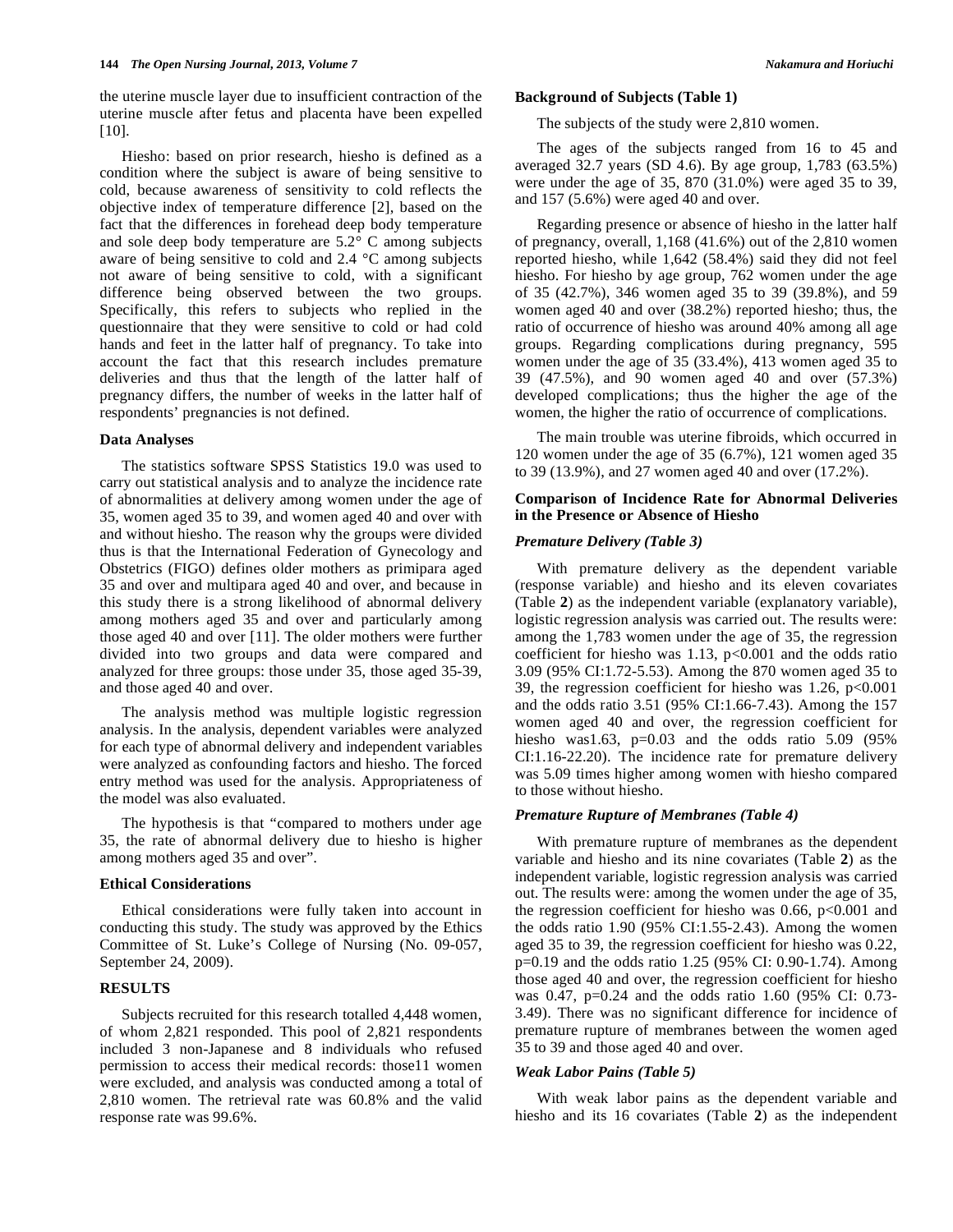#### **Table 1. Demographic Characteristics of Participants N=2810**

| Age                                                          |                         | $35$<br>$n=1783$  | 35-39<br>$n = 870$          | 40<<br>$n=157$    |
|--------------------------------------------------------------|-------------------------|-------------------|-----------------------------|-------------------|
|                                                              |                         |                   | $n\left(\frac{0}{0}\right)$ |                   |
| Sensitivity to cold (hiesho)                                 | Yes                     | 762 (42.7)        | 346 (39.8)                  | 59 (37.6)         |
| Delivery history                                             | Primipara               | 1101(61.7)        | 341 (39.2)                  | 59 (37.6)         |
|                                                              | Multipara               | 682 (38.3)        | 529 (60.8)                  | 98 (62.4)         |
| Weight gain (kg) Mean±SD                                     |                         | $10.2 \pm 3.2$    | $9.8 + 3.5$                 | $9.6 + 3.9$       |
| BMI ( $\text{kg/m}^2$ ) Mean $\pm$ SD                        |                         | $24.5 \pm 2.7$    | $24.5 \pm 2.7$              | $24.4 \pm 2.5$    |
| Smoking (During pregnancy)                                   |                         | 66 (3.7)          | 26(3.0)                     | 1(0.6)            |
| Complications                                                | Yes                     | 595 (33.4)        | 413(47.5)                   | 90(57.3)          |
| (Major complications)<br>Uterine fibroids                    |                         | 120(6.7)          | 121(13.9)                   | 27(17.2)          |
| Ovarian cysts                                                |                         | 56(3.1)           | 54(6.2)                     | 19(12.1)          |
| Infertility                                                  |                         | 111(6.2)          | 144(16.6)                   | 39 (24.8)         |
| Pregnancy-induced hypertension                               |                         | 34(1.9)           | 28(3.2)                     | 9(5.7)            |
| Periodontal disease                                          |                         | 48(2.7)           | 43 (4.9)                    | 11(7.0)           |
| Hyperthyroidism                                              |                         | 25(1.4)           | 19(2.2)                     | 2(1.3)            |
| Infectious disease                                           |                         | 28(1.6)           | 6(0.7)                      | 2(1.3)            |
| Nephritis                                                    |                         | 21(1.2)           | 8(0.9)                      | 1(0.6)            |
| Mode of delivery                                             | Natural delivery        | 1516 (85.0)       | 680 (78.2)                  | 114(72.6)         |
|                                                              | Forceps/vacuum delivery | 267(14.9)         | 31(3.6)                     | 7(4.5)            |
|                                                              | Caesarean section       | 188(10.5)         | 159 (18.3)                  | 36(22.9)          |
| Length of time for delivery $(h)$ <sup>*</sup> Mean $\pm SD$ |                         | $9.4 + 7.2$       | $8.3 \pm 7.3$               | $7.9 + 7.2$       |
| Blood loss at delivery(ml) <sup>*</sup> Mean $\pm$ SD        |                         | $421.7 \pm 286.7$ | $406.9 \pm 272.4$           | $429.2 \pm 337.1$ |
| Premature delivery                                           |                         | 63(3.5)           | 37(4.3)                     | 10(6.4)           |
| Premature rupture of the membrane                            |                         | 429(24.1)         | 194(22.3)                   | 39(24.8)          |
| Weak labor pains                                             |                         | 188(10.5)         | 79 (9.1)                    | 21(13.4)          |
| Prolonged labor                                              |                         | 100(5.6)          | 43 (4.9)                    | 12(7.6)           |
| Atonic bleeding*                                             |                         | 414(26.0)         | 173 (24.3)                  | 26(21.5)          |
| Non-reassuring fetal status <sup>*</sup>                     |                         | 163(10.2)         | 49(6.9)                     | 12(9.9)           |
| Asphyxia of the newborn <sup>*</sup>                         |                         | 163(10.2)         | 49 (6.9)                    | 12(9.9)           |

\*Analysis excludes respondents who underwent Caesarean sections (n=<35:1,595 mothers, 35-39:711 mothers, 40≤:121 mothers.

variable, logistic regression analysis was carried out. The results were: among the women under the age of 35, the regression coefficient for hiesho was  $0.73$ ,  $p<0.001$  and the odds ratio was 2.08 (95% CI:1.44-3.00). For women aged 35 to 39, the regression coefficient for hiesho was 1.08, p<0.001 and the odds ratio 2.94 (95% CI:1.65-5.24). For women aged 40 and over, the regression coefficient for hiesho was 1.95, p=0.01 and the odds ratio 7.02 (95% CI:1.56-31.55). The incidence rate for weak labor pains was 7.02 times higher among women with hiesho compared to those without hiesho.

# *Prolonged Labor (Table 6)*

 With prolonged labor as the dependent variable and hiesho and its 16 covariates (Table **2**) as the independent variable, logistic regression analysis was carried out. The results were: among the women under the age of 35, the regression coefficient for hiesho was 1.80, p<0.001 and the odds ratio was 2.24 (95% CI:1.41-3.54). For women aged 35

to 39, the regression coefficient for hiesho was 0.93, p=0.012 and the odds ratio was 2.56 (95% CI:1.23-5.56). For women aged 40 and over, the regression coefficient for hiesho was 1.97, p=0.014 and the odds ratio 7.19 (95% CI:1.49-34.60). The incidence rate for prolonged labor was 7.19 times higher among women with hiesho compared to those without hiesho.

# *Atonic Bleeding (Table 7)*

 With atonic bleeding as the dependent variable and hiesho and its 14 covariates (Table **2**) as the independent variable, logistic regression analysis was carried out. Excluding those who had undergone a caesarean section, the sample size was 2,427 women. The results were: among the 1,595 women under the age of 35, the regression coefficient for hiesho was  $0.83$ ,  $p<0.001$  and the odds ratio was 2.29 (95% CI:1.80-2.91). For the 711 women aged 35 to 39, the regression coefficient for hiesho was 0.50, p=0.006 and the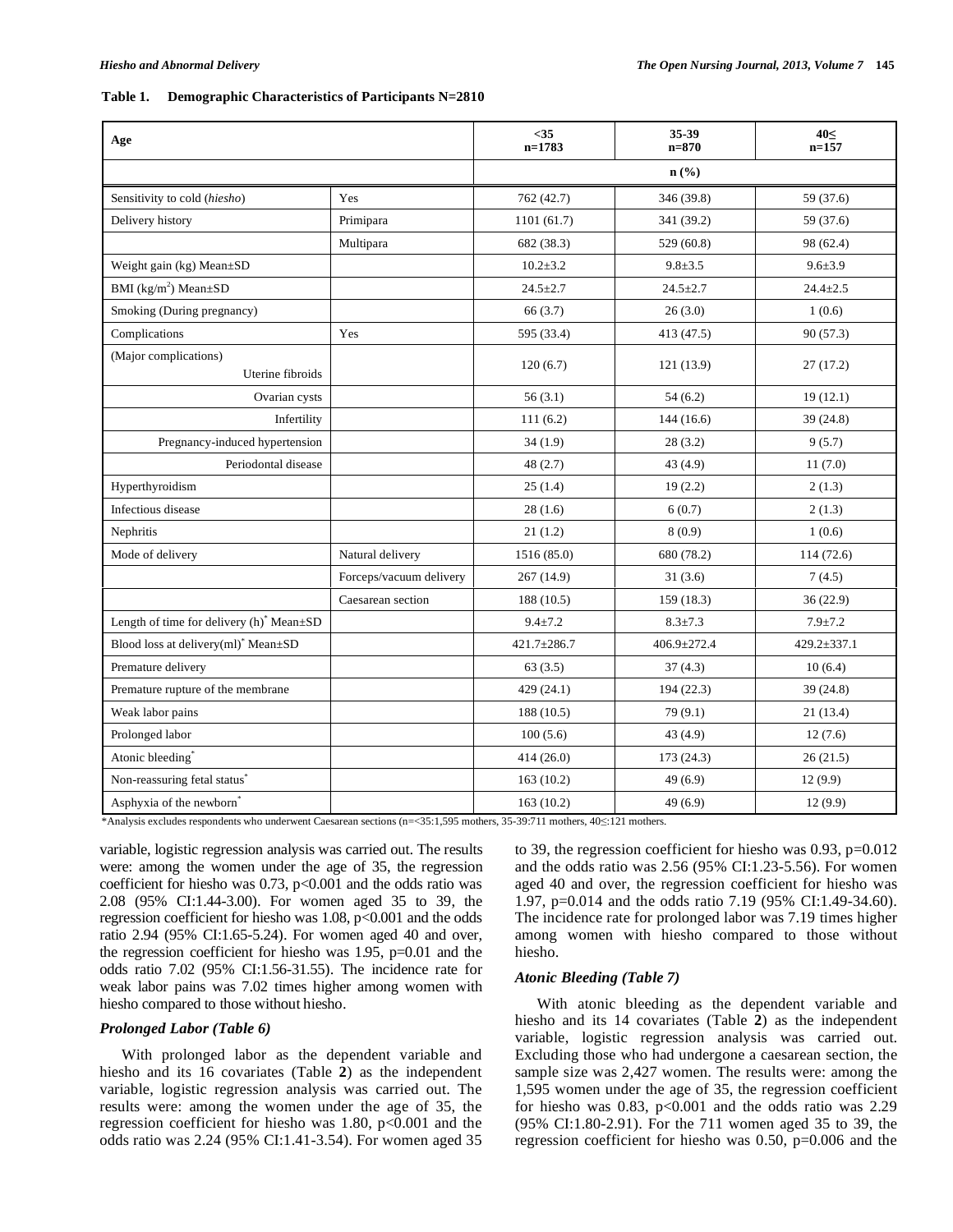| Table 2. |  | <b>Items Selected as Covariates</b> |
|----------|--|-------------------------------------|
|          |  |                                     |

|      | <b>Premature Delivery</b>                                                                                                                                                                                                                                                                                          | <b>Premature Rupture of</b><br><b>Membranes</b>                                                                                                                                                                           | <b>Weak Labor Pains</b>                                                                                                                                                                                                                                                                                                                                                                                                                            | <b>Prolonged Labor</b>                                                                                                                                                                                                                                                                                                                                                                                                                          | <b>Atonic Bleeding</b>                                                                                                                                                                                                                                                                                                                                     |
|------|--------------------------------------------------------------------------------------------------------------------------------------------------------------------------------------------------------------------------------------------------------------------------------------------------------------------|---------------------------------------------------------------------------------------------------------------------------------------------------------------------------------------------------------------------------|----------------------------------------------------------------------------------------------------------------------------------------------------------------------------------------------------------------------------------------------------------------------------------------------------------------------------------------------------------------------------------------------------------------------------------------------------|-------------------------------------------------------------------------------------------------------------------------------------------------------------------------------------------------------------------------------------------------------------------------------------------------------------------------------------------------------------------------------------------------------------------------------------------------|------------------------------------------------------------------------------------------------------------------------------------------------------------------------------------------------------------------------------------------------------------------------------------------------------------------------------------------------------------|
| Item | Obstetric history<br>Smoking during pregnancy<br>Ovarian cystoma<br>Infectious diseases<br>Periodontal disease<br>Threatened premature<br>delivery<br>Use of a tocolytic<br>Fetal malformation<br>Congenital fetal anomalies<br>Stress during the latter half of<br>pregnancy<br>Premature rupture of<br>membranes | BMI<br>Obstetric history<br>Smoking during<br>pregnancy<br>Malformation of uterus<br>Infectious diseases<br>Threatened premature<br>delivery<br>Use of a tocolytic<br>Congenital fetal<br>anomalies<br>Premature delivery | <b>BMI</b><br>Obstetric history<br>Smoking during pregnancy<br>Ovarian cystoma<br>Infectious diseases<br>Hiesho care during labor<br>Stress during the latter half<br>of pregnancy<br>Anxiety during the latter<br>half of pregnancy<br>Gestational age at delivery<br>Use of an ecbolic<br>Premature rupture of<br>membranes<br>Prolonged labor<br>Anomaly of the rotation<br>Giant baby<br>Suspension of delivery<br>Cephalopelvic disproportion | BMI<br>Obstetric history<br>Smoking during pregnancy<br>Infectious diseases<br>Use of a tocolytic<br>Hiesho care during labor<br>Stress during the latter half of<br>pregnancy<br>Anxiety during the latter half<br>of pregnancy<br>Gestational age at delivery<br>Use of an ecbolic<br>Premature rupture of<br>membranes<br>Weak labor pains<br>Anomaly of the rotation<br>Giant baby<br>Suspension of delivery<br>Cephalopelvic disproportion | Obstetric history<br>Smoking during pregnancy<br>Ovarian cystoma<br>Infectious diseases<br>Use of a tocolytic<br>Fatigue in the process of<br>delivery<br>Hiesho care during labor<br>Stress during the latter half of<br>pregnancy<br>Use of an ecbolic<br>Perineal laceration<br>Use of an oxytocic<br>Weak labor pains<br>Prolonged labor<br>Giant baby |

| Table 3. Incidence Rate for Premature Delivery in the Presence or Absence of Hiesho by Age Group |  |  |
|--------------------------------------------------------------------------------------------------|--|--|
|                                                                                                  |  |  |

| Age       | <b>Regression</b><br>Coefficient (B) | <b>Standard</b><br>Error (SE) | Wald Statistic (SE/B)2 | Degrees of<br>Freedom | <b>Significant</b><br>Probability (p) | <b>Odds Ratio</b> (OR) | 95% Confidence<br>Interval (CI Value) |
|-----------|--------------------------------------|-------------------------------|------------------------|-----------------------|---------------------------------------|------------------------|---------------------------------------|
| $<35*$    | 1.13                                 | 0.30                          | 14.36                  |                       | 0.001                                 | 3.09                   | 1.72-5.53                             |
| $35-39**$ | 1.26                                 | 0.38                          | 10.72                  |                       | 0.001                                 | 3.51                   | 1.66-7.43                             |
| 40≤***    | . 63                                 | 0.75                          | 4.67                   |                       | 0.030                                 | 5.09                   | 1.16-22.2                             |

Goodness of fit of the model \*: Chi-square test  $p<0.001$ , Hosmer-Lemeshow test 0.96, discriminant accuracy rate 96.7%.

\*\*: Chi-square test p<0.001, Hosmer-Lemeshow test 0.31, discriminant accuracy rate 95.7%.

\*\*\*: Chi-square test p=0.036, Hosmer-Lemeshow test 0.94, discriminant accuracy rate 93.6%.

 $n * = 1783$ , \*\* $= 870$ , \*\*\* $= 157$ .

#### **Table 4. Incidence Rate for Premature Rupture of Membranes in the Presence or Absence of Hiesho by Age Group**

| Age       | <b>Regression</b><br>Coefficient (B) | <b>Standard Error</b><br>(SE) | <b>Wald Statistic</b><br>(SE/B)2 | Degrees of<br>Freedom | <b>Significant</b><br>Probability (p) | <b>Odds Ratio</b><br>(OR) | 95% Confidence Interval<br>(CI Value) |
|-----------|--------------------------------------|-------------------------------|----------------------------------|-----------------------|---------------------------------------|---------------------------|---------------------------------------|
| $<35*$    | 0.66                                 | 0.12                          | 32.90                            |                       | 0.001                                 | 1.90                      | 1.55-2.43                             |
| $35-39**$ | 0.22                                 | 0.17                          | 1.73                             |                       | 0.19                                  | 1.25                      | $0.90 - 1.74$                         |
| $40<***$  | 0.47                                 | 0.40                          | 1.38                             |                       | 0.24                                  | 1.60                      | $0.73 - 3.49$                         |

Goodness of fit of the model \*: Chi-square test  $p < 0.001$ , Hosmer-Lemeshow test 0.023, discriminant accuracy rate 75.9%.

\*\*: Chi-square test  $p = 0.011$ , Hosmer-Lemeshow test 0.744, discriminant accuracy rate 77.8%.

\*\*\*: Chi-square test  $p = 0.29$ , Hosmer-Lemeshow test 0.800, discriminant accuracy rate 77.7%.

n \*=1783, \*\*=870, \*\*\*=157.

|  |  | Table 5. Incidence Rate for Weak Labor Pains in the Presence or Absence of Hiesho by Age Group |  |
|--|--|------------------------------------------------------------------------------------------------|--|
|  |  |                                                                                                |  |

| Age       | <b>Regression</b><br>Coefficient (B) | <b>Standard Error</b><br>(SE) | <b>Wald Statistic</b><br>(SE/B)2 | <b>Degrees of Freedom</b> | <b>Significant</b><br>Probability (p) | <b>Odds Ratio</b><br>(OR) | 95% Confidence Interval<br>(CI Value) |
|-----------|--------------------------------------|-------------------------------|----------------------------------|---------------------------|---------------------------------------|---------------------------|---------------------------------------|
| $<35*$    | 0.73                                 | 0.19                          | 15.18                            |                           | 0.001                                 | 2.08                      | $1.44 - 3.00$                         |
| $35-39**$ | 1.08                                 | 0.29                          | 13.45                            |                           | 0.001                                 | 2.94                      | 1.65-5.24                             |
| 40≤***    | l.95                                 | 0.77                          | 6.46                             |                           | 0.010                                 | 7.02                      | 1.56-31.55                            |

Goodness of fit of the model \*: Chi-square test p<0.001, Hosmer-Lemeshow test 0.27, discriminant accuracy rate 90.0%.

\*\*: Chi-square test p<0.001, Hosmer-Lemeshow test 0.52, discriminant accuracy rate 92.0%.

\*\*\*: Chi-square test p=0.001, Hosmer-Lemeshow test 0.24, discriminant accuracy rate 87.9%.

n \*=1783, \*\*=870, \*\*\*=157.

odds ratio 1.65 (95% CI:1.4-2.40). For the 121 women aged 40 and over, the regression coefficient for hiesho was 0.69,

p=0.23 and the odds ratio 2.0 (95% CI:0.64-6.23), showing no significant difference.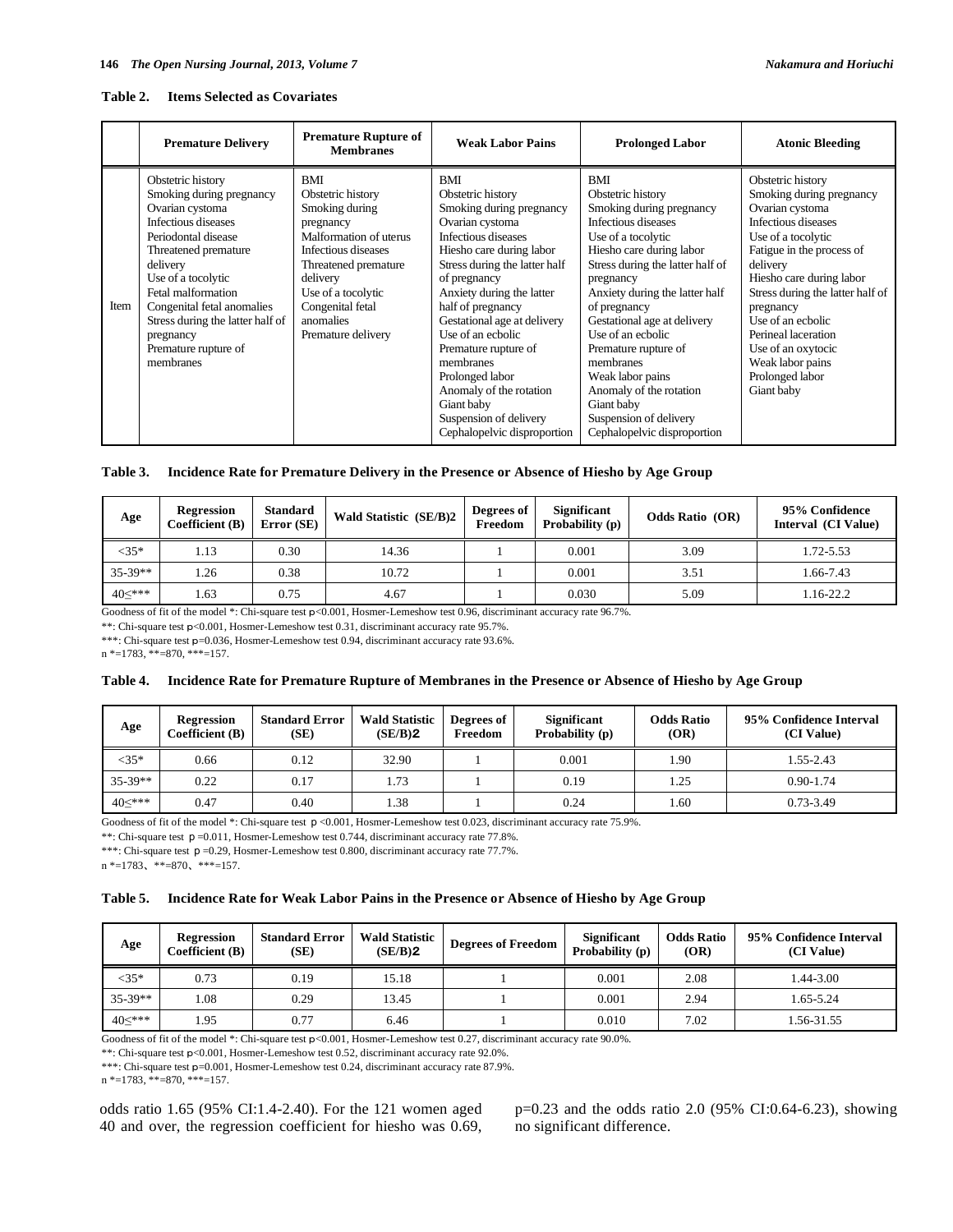| Age       | <b>Regression</b><br>Coefficient $(B)$ | <b>Standard</b><br>Error (SE) | <b>Wald Statistic</b><br>(SE/B)2 | Degrees of<br>Freedom | <b>Significant Probability</b><br>(p) | <b>Odds Ratio</b><br>(OR) | 95% Confidence Interval<br>(CI Value) |
|-----------|----------------------------------------|-------------------------------|----------------------------------|-----------------------|---------------------------------------|---------------------------|---------------------------------------|
| $<35*$    | 0.80                                   | 0.23                          | 11.78                            |                       | 0.001                                 | 2.24                      | 1.41-3.54                             |
| $35-39**$ | 0.93                                   | 0.37                          | 6.36                             |                       | 0.012                                 | 2.56                      | 1.23-5.26                             |
| 40≤***    | 1.97                                   | 0.80                          | 6.05                             |                       | 0.014                                 | 7.19                      | 1.49-34.6                             |

#### **Table 6. Incidence Rate for Prolonged Labor in the Presence or Absence of Hiesho by Age Group**

Goodness of fit of the model \*: Chi-square test p<0.001, Hosmer-Lemeshow test 0.57, discriminant accuracy rate 94.4%.

\*\*: Chi-square test p<0.001, Hosmer-Lemeshow test 0.22, discriminant accuracy rate 94.8%.

\*\*\*: Chi-square test p=0.057, Hosmer-Lemeshow test 0.59, discriminant accuracy rate 93.0%.

 $n * = 1783, ** = 870, ** = 157.$ 

| <b>Table 7.</b> | Incidence Rate for Atonic Bleeding in the Presence or Absence of Hiesho by Age Group |  |
|-----------------|--------------------------------------------------------------------------------------|--|
|                 |                                                                                      |  |

| Age       | <b>Regression</b><br>Coefficient (B) | <b>Standard Error</b><br>(SE) | <b>Wald Statistic</b><br>(SE/B)2 | Degrees of<br>Freedom | Significant Probability (p) | <b>Odds Ratio</b><br>(OR) | 95% Confidence Interval<br>(CI value) |
|-----------|--------------------------------------|-------------------------------|----------------------------------|-----------------------|-----------------------------|---------------------------|---------------------------------------|
| $<35*$    | 0.83                                 | 0.12                          | 45.53                            |                       | 0.001                       | 2.29                      | 1.80-2.91                             |
| $35-39**$ | 0.50                                 | 0.19                          | 7.12                             |                       | 0.008                       | 1.65                      | 1.14-2.40                             |
| $40<***$  | 0.69                                 | 0.58                          | .44                              |                       | 0.230                       | 2.00                      | $0.64 - 6.23$                         |

Goodness of fit of the model \*: Chi-square test  $p<0.001$ , Hosmer-Lemeshow test 0.62, discriminant accuracy rate 74.7%.

\*\*: Chi-square test p=0.004, Hosmer-Lemeshow test 0.29, discriminant accuracy rate 75.5%.

\*\*\*: Chi-square test p=0.002, Hosmer-Lemeshow test 0.24, discriminant accuracy rate 86.0%.

n (excluding those who had undergone a Caesarean section) \*=1595, \*\*=711, \*\*\*=121.

#### **DISCUSSION**

# **Relationship Between Advanced Maternal Age and Hiesho**

 Comparing mothers experiencing hiesho and those with no hiesho, the proportion of mothers with hiesho was around 40% for women under the age of 35, women aged 35 to 39 and women aged 40 and over alike. Although the condition of hiesho is not very well-known in the West, over 60% of women in Japan are said to experience hiesho [2]. Findings from this study indicated that hiesho in pregnant women manifests itself in all age groups.

 Comparing abnormal delivery among the groups with and without hiesho, the most frequent abnormality among women with hiesho compared to those without hiesho was premature delivery, which occurred over three times more frequently in each age group. This was followed by prolonged labor, with an incidence rate more than twice as high, weak labor pains also more than twice as high, and atonic bleeding more than 1.7 times higher among women with hiesho compared to those without hiesho. As the above figures demonstrate, it can be assumed that hiesho creates a very high risk for abnormal delivery. Furthermore, since this risk was quite high even among women under the age of 35, it can be inferred that the very fact of having hiesho is a risk for all age groups.

 That is because hiesho among pregnant women in all age groups impairs blood circulation in the body and can interfere with blood circulation to the uterus [3]. Additionally, those with hiesho may have weakened immune systems, weaker resistance and less natural healing ability [12], creating an increased likelihood of premature delivery, premature rupture of membranes, weak labor pains, prolonged labor and atonic bleeding. Weak labor pains and

prolonged labor can also have a secondary detrimental effect on uterine contractions, leading to atonic bleeding [13].

 Japan has instituted guidelines for obstetric care. Women aged 35 to 39 are at particular risk for pregnancy-induced hypertension, diabetes and other complications at the time of delivery. Findings from this research indicate that hiesho is a risk factor and that steps should be taken to clearly identify hiesho during pregnancy and provide care to prevent and relieve hiesho.

# **Impact of Advanced Maternal Age on Abnormal Delivery in Women with Hiesho**

 Adding the advanced maternal age factor to having hiesho, the items most strongly influenced were weak labor pains, followed by prolonged labor and premature delivery. Hirano *et al*. [8] say that weak labor pains occur because the uterine muscle has deteriorated due to age, which causes primary weak labor pains due to less effective uterine muscle contractions, or secondary weak labor pains due to rigidity of the soft birth canal. Ooura also reports a rise in the occurrence of weak labor pains among mothers aged 37 and up [13]. In the case of weak labor pains, labor becomes prolonged since the pains fail to become strong enough for labor to progress [14]. Where premature delivery is concerned, Carolan's research [15] comparing mothers under 35 and aged 35 to 38 gives results of OR1.0 (95%CI: 0.9- 1.1) and OR1.4 (95%CI: 1.1-1.7) for mothers aged 40 and over, showing a significant difference for mothers aged 40 and over. That is, not only hiesho but also advanced maternal age are factors increasing the risk of weak labor pains, prolonged labor and premature delivery. This means that mothers aged 40 and over, especially, need to be cautious.

 Further, analyzing complications in the case of weak labor pains and premature delivery among women aged 40